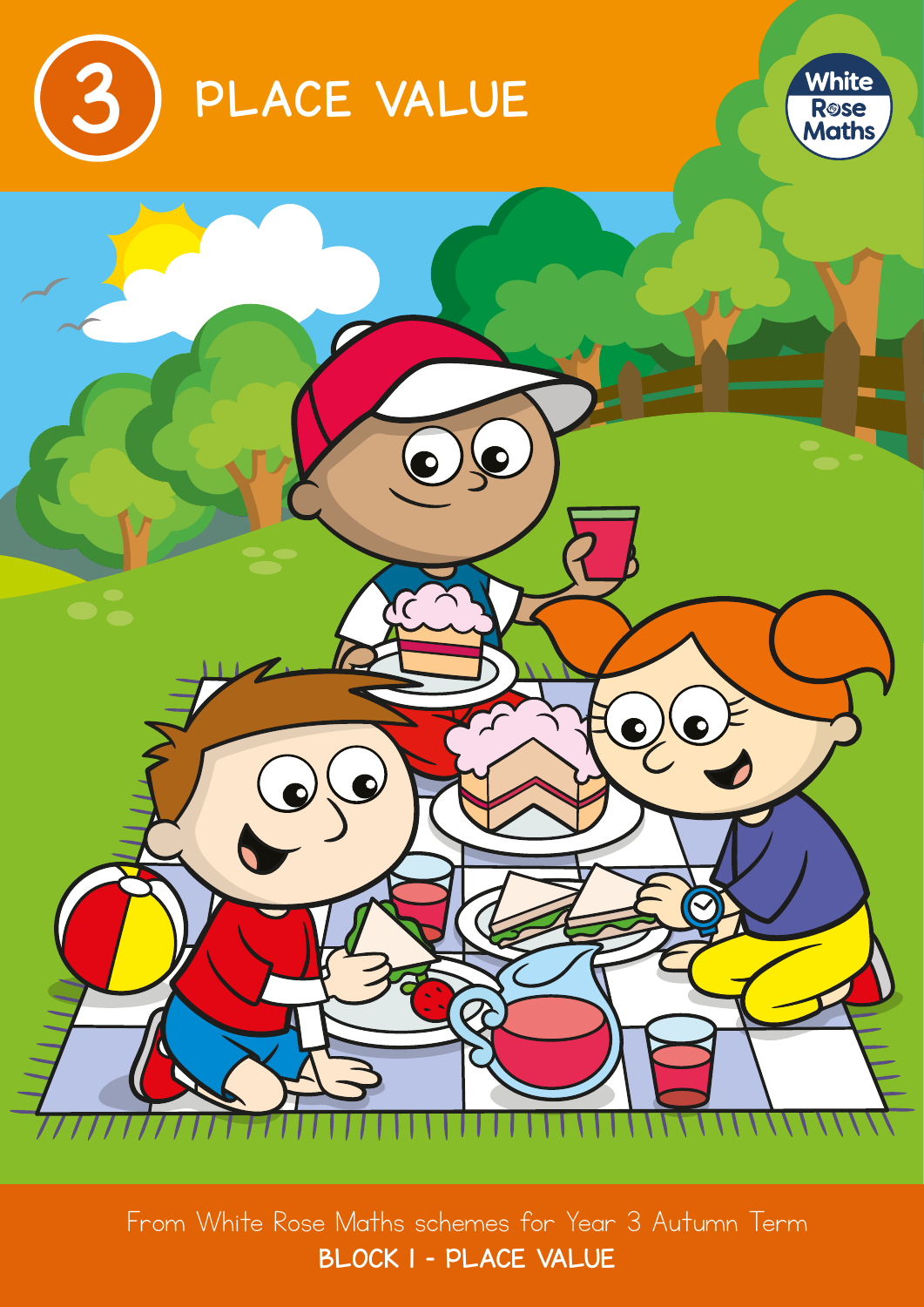

**1** Annie has made a number.

| Hundreds | Tens | Ones                                                                                                                |
|----------|------|---------------------------------------------------------------------------------------------------------------------|
|          |      | n<br>d and the second stress of the second stress in the second second stress in the second second second second se |

What number has Annie made?



Is the number odd or even?

How do you know?

2 Circle the number that has the digit 5 in the tens column.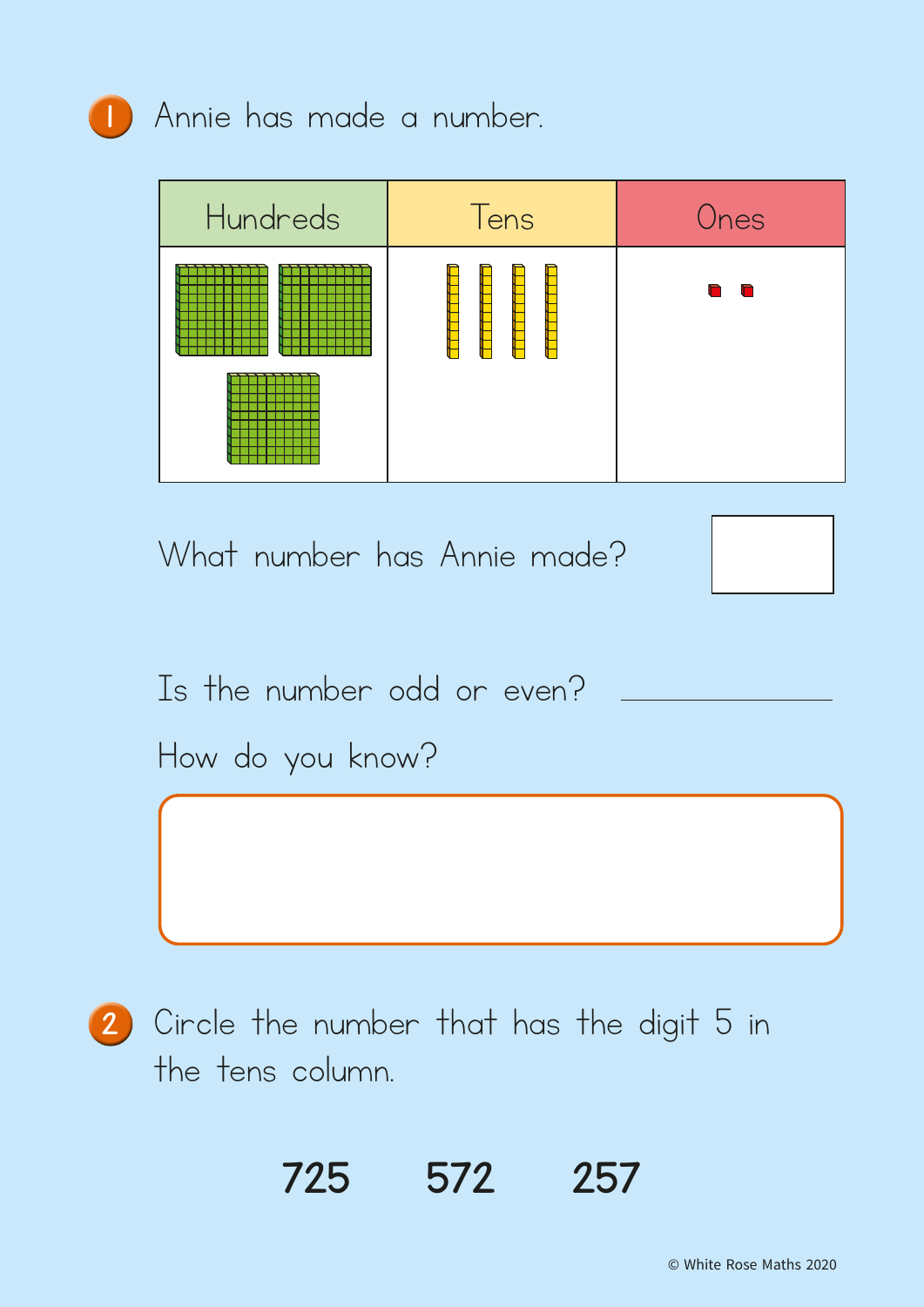

He chooses 6 counters.





4 Match the numbers.

five hundred and five Theorem 1 550

 $five$  hundred and  $fifty-five$   $|$  505

five hundred and fifty 555





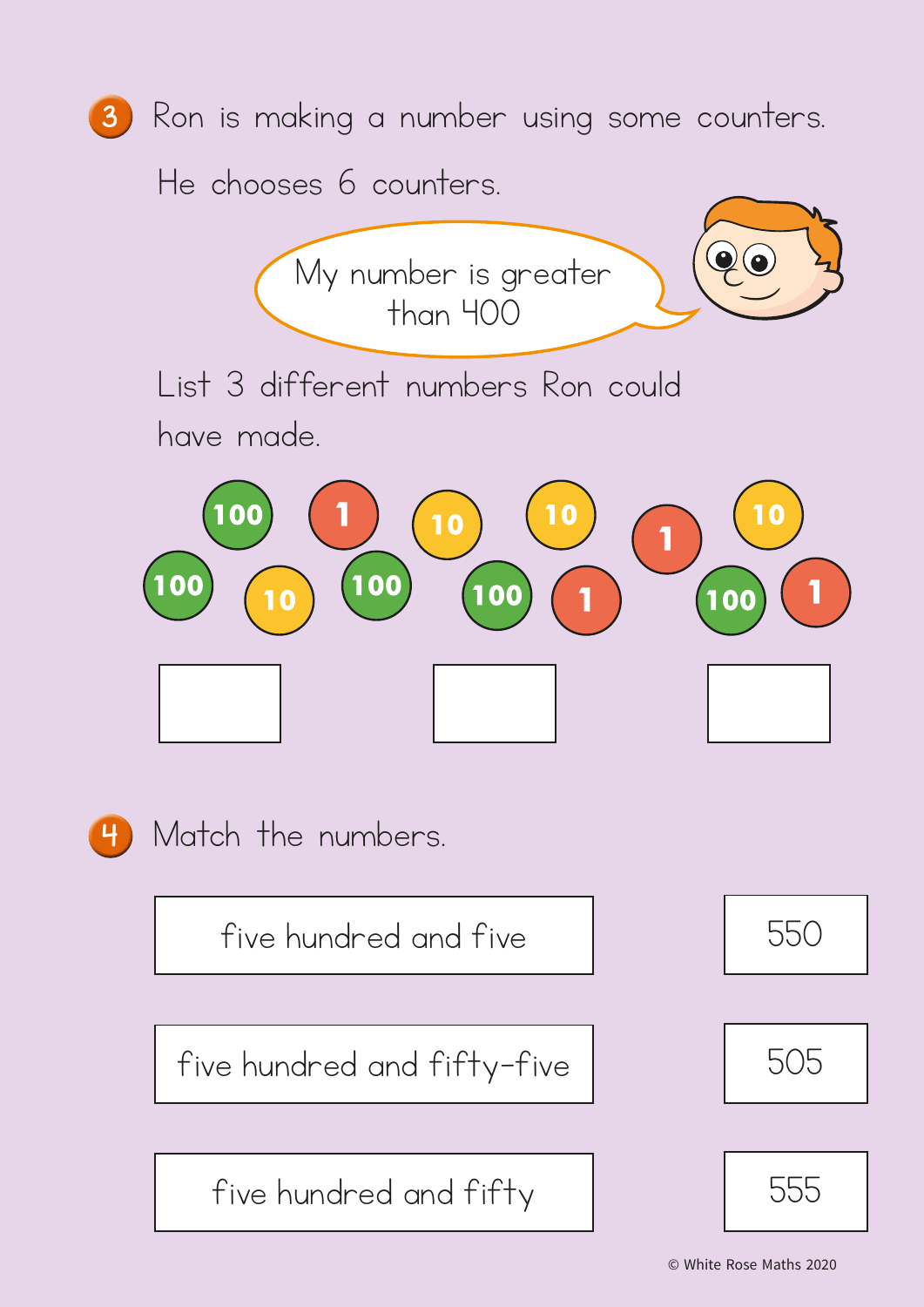

|  | 362 372 382 |  |  |  |  |
|--|-------------|--|--|--|--|
|--|-------------|--|--|--|--|



<sup>6</sup> Here are some digit cards.



Write all the numbers between 350 and 550 that Eva can make.

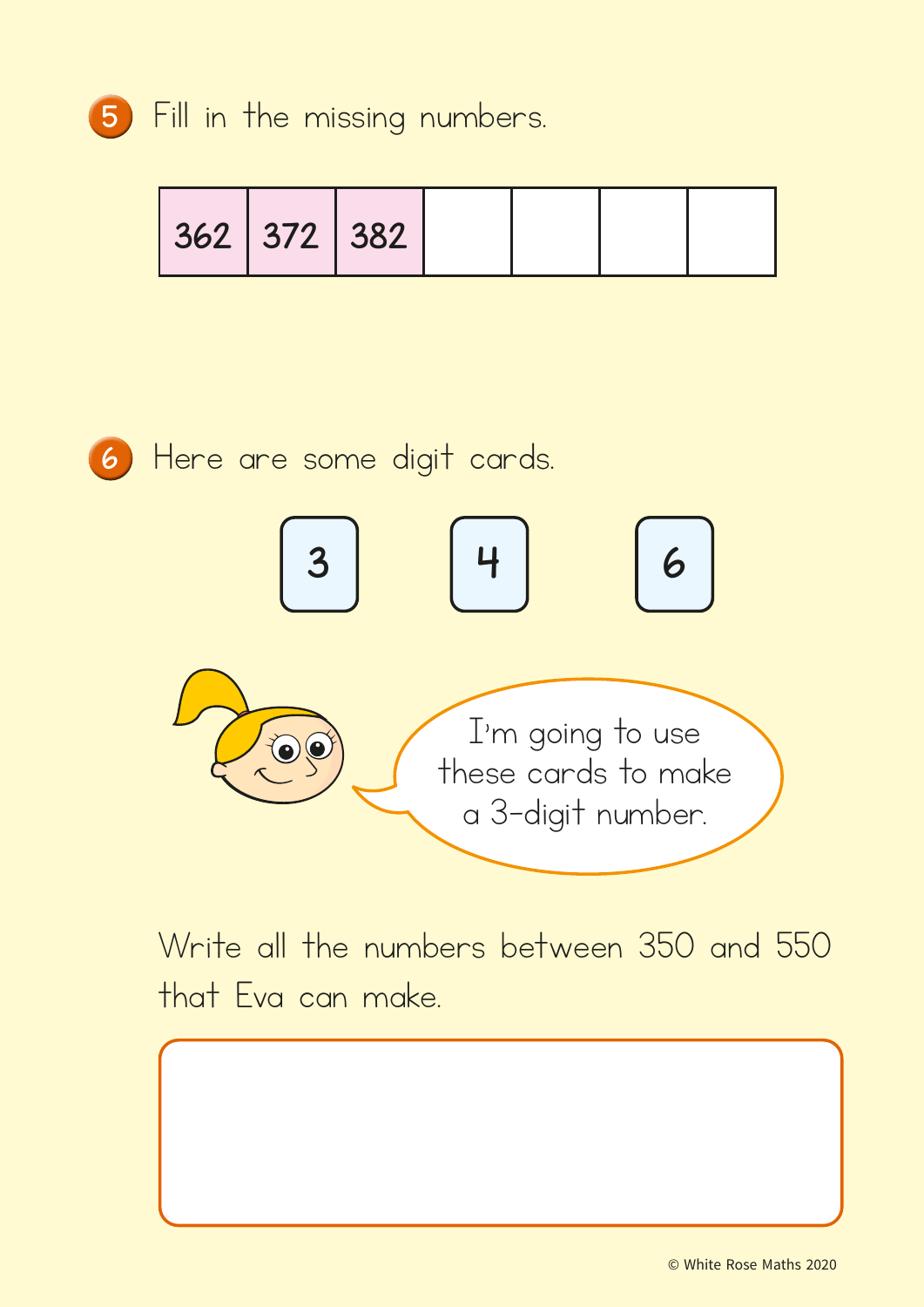



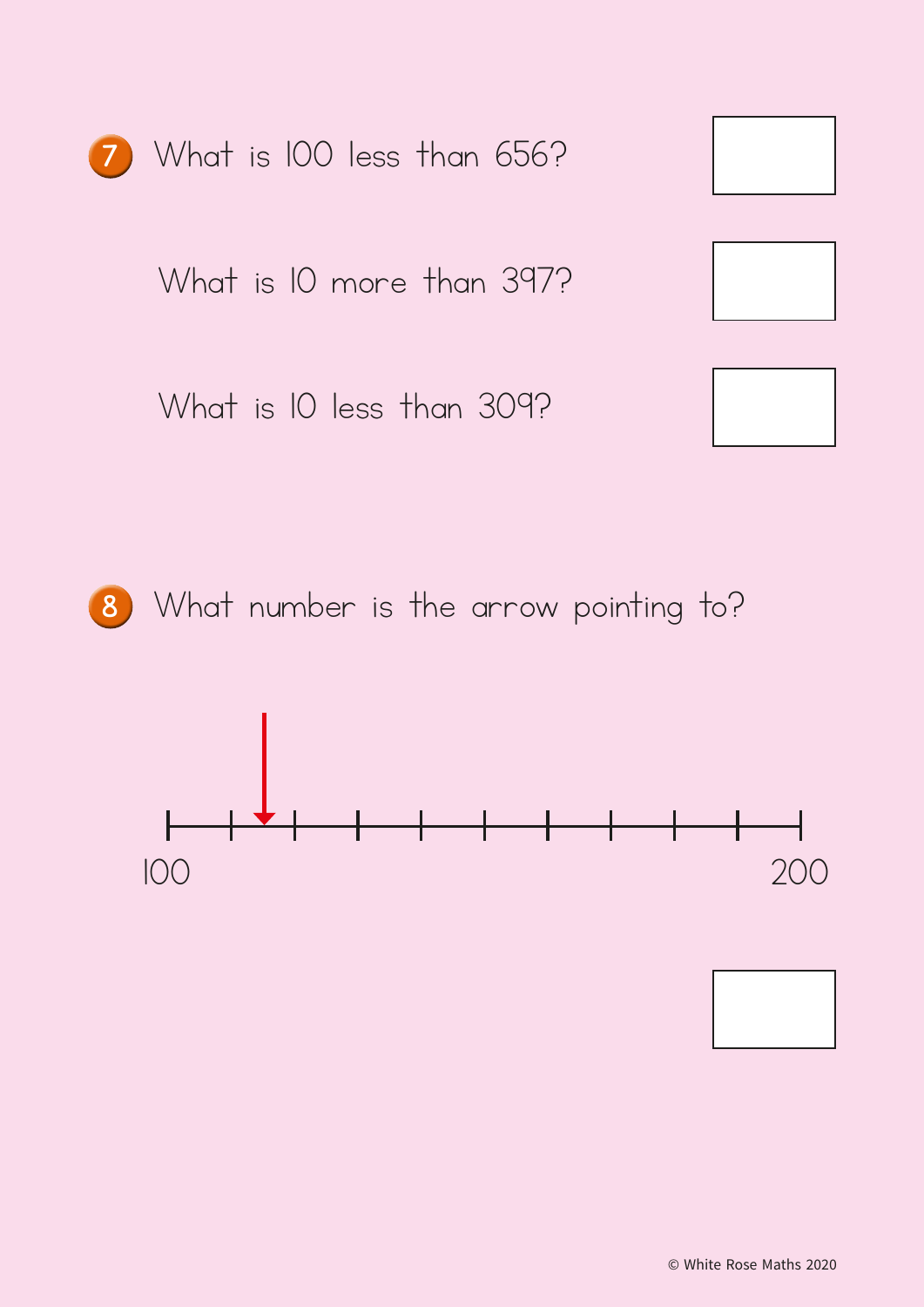## <sup>9</sup> How many tens are there in 600?







| $\overline{\phantom{a}}$ |  |  |  |  |  |
|--------------------------|--|--|--|--|--|